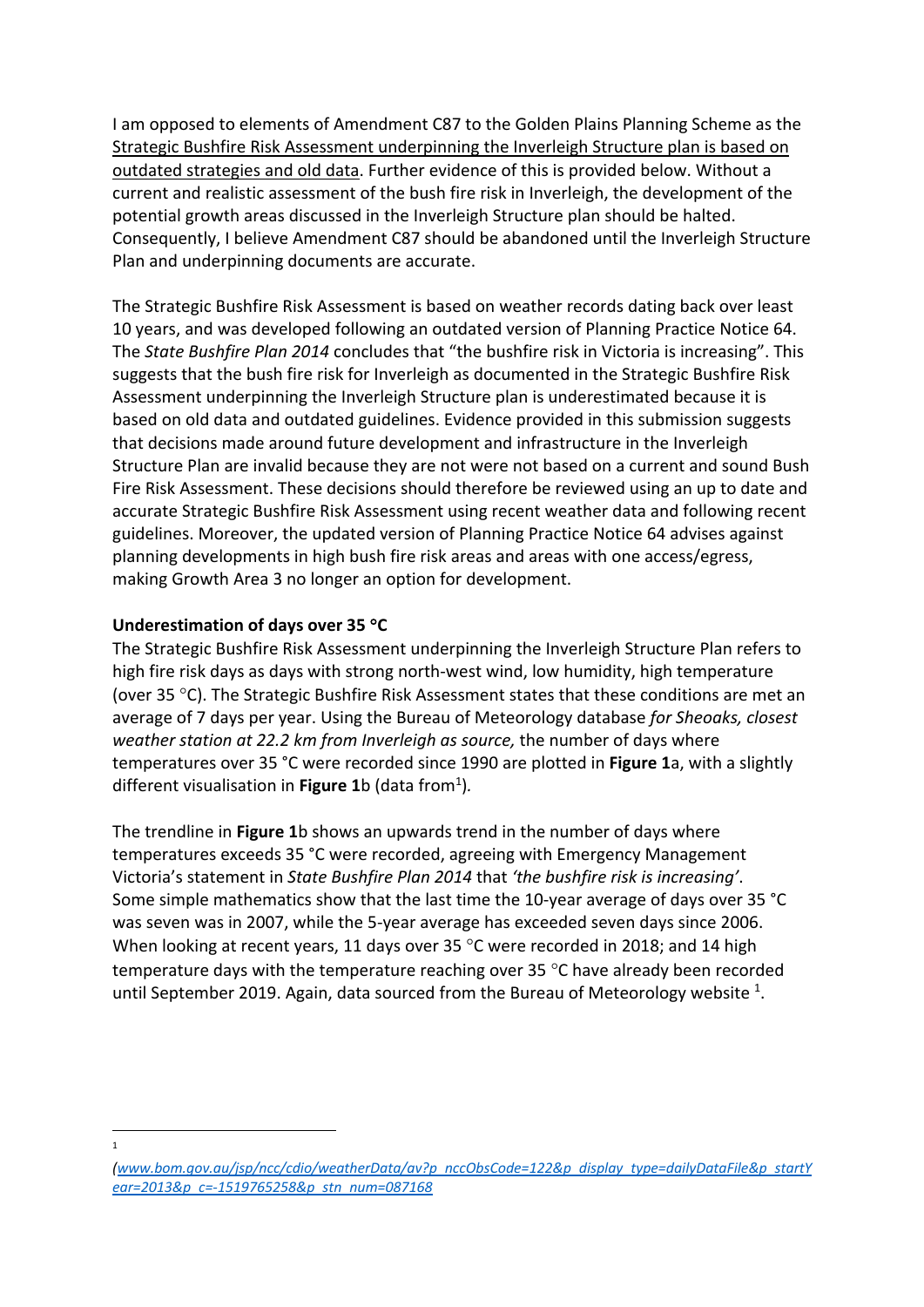

**Figure 1** *Number of days over 35 °C. Left: bar chart showing the average of 7 days claimed in the Bushfire Risk Assessment underpinning the proposed Inverleigh Structure Plan. Right: trendline confirming upward trend. Data for Sheoaks, closest weather station at 22.2 km from Inverleigh 1 .*

The Strategic Bushfire Risk Assessment underpinning the Inverleigh Structure Plan refers to high fire risk days as days with strong north-west wind, low humidity, high temperature (over 35  $^{\circ}$ C). In addition to the gross underestimation of the number of high fire risk days, it should also be noted that none of the three bush fire cases around Inverleigh studied in the Bush Fire Risk Assessment actually occurred at high temperature days. In the Strategic Bushfire Risk Assessment, case 1 occurred under mild conditions (temperature not stated); case 2 occurred at a cool day (27°C); and case 3 occurred at a warm but not high temperature day (33°C). In the light of these three cases, the validity of the definition of high fire risk days as days with high temperature (over 35 °C) as used in the Bush Fire Risk Assessment should be questioned.

# **Lightening as risk**

Lightening is the major cause of bush fire, and considering historic data shows a bush fire in the Common was caused by lightening, highly relevant to the bushfire risk. With global warming, the frequency of thunder storms is decreasing but 25% more of the strongest storms can be expected, accompanied with a 5% increase in lightning<sup>2</sup>. This risk is not mentioned in the Bushfire Risk assessment underpinning the Inverleigh Structure Plan.

# **Outdated version of Planning Practice Notice 64**

The Strategic Bushfire Risk Assessment prepared in support of the Inverleigh Structure Plan is based on an outdated version of Planning Practice Notice 64. The newer, 2015 version states that "*Older plans and strategies that seek to justify planning proposals will need to be carefully considered if the State planning policy for bushfire impacts on the suitability of their content*." I would like to suggest Golden Plains Shire takes this advice and that the bush fire risk assessment is re-done using a current approach. In the context of the Strategic Bushfire Risk Assessment prepared in support of the Inverleigh Structure Plan, it is important to consider the policy context of Planning Practice Notice 64 (2015) cited below:

"*The State planning policy for bushfire seeks to strengthen community resilience to bushfire through planning decisions. Its overarching strategy is to prioritise the protection of human life over other* 

<sup>2</sup> https://www.giss.nasa.gov/research/briefs/delgenio\_07/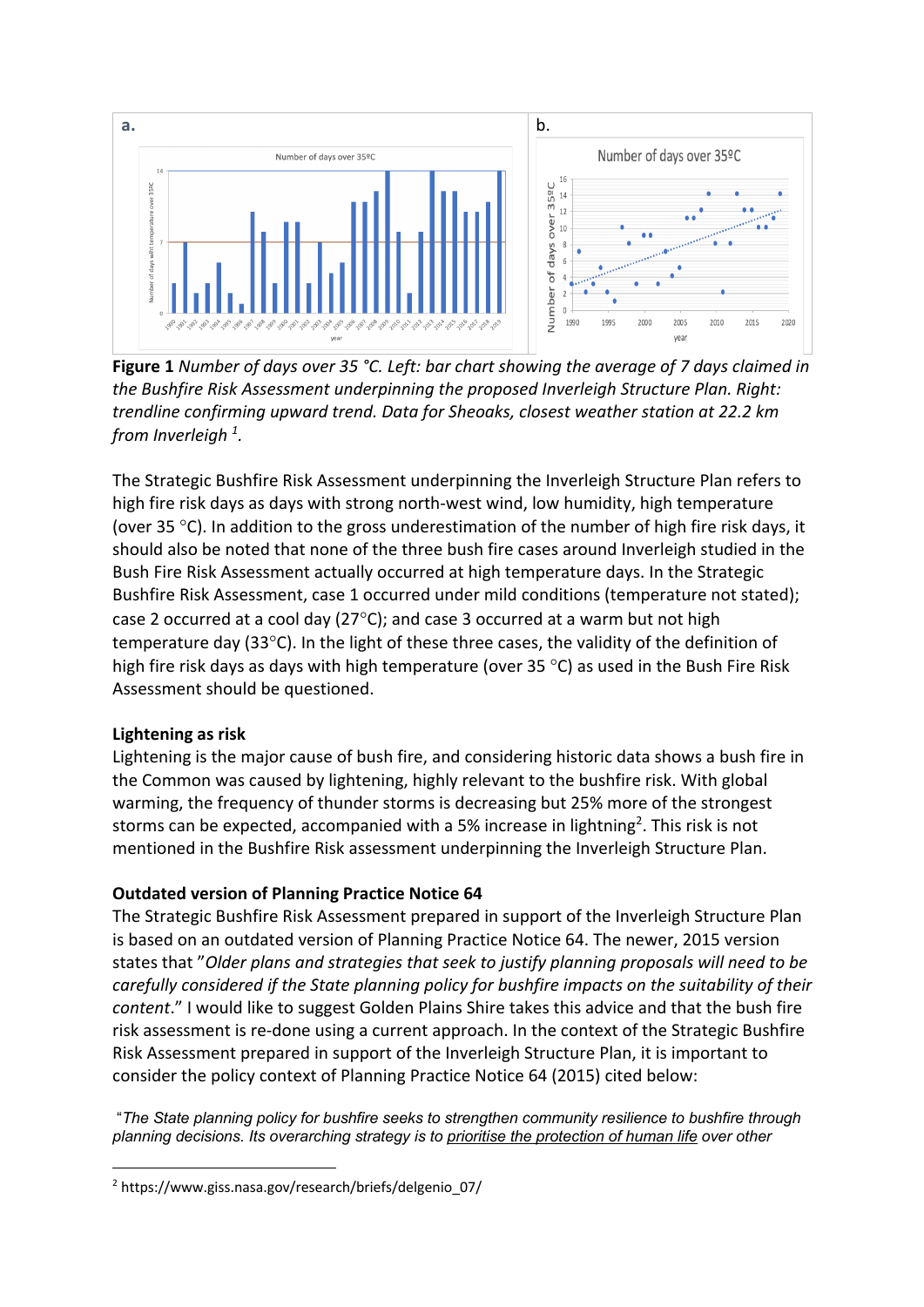*policy considerations when assessing the risk from bushfire. Key strategies to guide strategic and settlement planning include ensuring that the risk from bushfire is reduced to an acceptable level.* 

*Ministerial Direction No. 11 Strategic Assessment of Amendments applies to planning scheme amendments. It is supported by Planning Practice Note 46: Strategic Assessment Guidelines for preparing and evaluating planning scheme amendments. In preparing a planning scheme amendment a planning authority must address any relevant bushfire risk and determine whether the changes proposed will result in any increase to the risk to life, property and community infrastructure from bushfire.* "

The Strategic Bushfire Risk Assessment prepared in support of the Inverleigh Structure Plan fails to determine if the proposed changes, development in potential growth areas 1-6, increases the risk to life, property and community infrastructure. Specifically, the bush fire risk for Growth Area 3, indicated as the highest risk of bushfire under scenario's 1 and 2 due to its proximity to the Inverleigh Flora and Fauna Reserve (the Common) is underestimated. The impact of increasing the number of residents in the potential growth areas on the chance of current residents evacuating in a safe and orderly manner is neglected.

Due to reasons detailed in Appendix 1, the Common provides a significant bush fire risk. Despite providing a wild life refuge and unique habitat for many species including rare orchids, the Common carries a legacy of poorly executed and irregular fuel reduction burns. This has resulted in an excessive fuel load, and a high degree of connectivity of fuel at the ground and near-ground level, increasing its bush fire risk rating. Additionally, it has been subject to infestation by Acacia Paradoxa, a native wattle that is known to release highly flammable vapours during warm days. While an Acacia Paradoxa eradication program is in place, no information is provided of the efficacy of this particular program as sole bush fire mitigation strategy, nor of its impact on the bush fire risk rating of the Common. Responsibility for continuation of this program and annual Acacia Paradoxa removal targets are also not documented.

In addition to its elevated bush fire risk due to its proximity to the Common, Growth area 3 is not suitable for development as limited egress options provide an additional threat to life in case of a bush fire in the Common. The Bushfire Risk Assessment relies on Common Road and Inverleigh-Teesdale Road (provided the Twin Bridges are upgraded, detains around financial and executive responsibility as well as timelines remain unclear) for access for firefighting equipment and egress for residents.

The functionality of the northern end of Common Road, the section intended to serve as fire break between the Common *and Growth Area 3, is likely to be severely compromised with a bush fire in the Common, as illustrated with a map of the*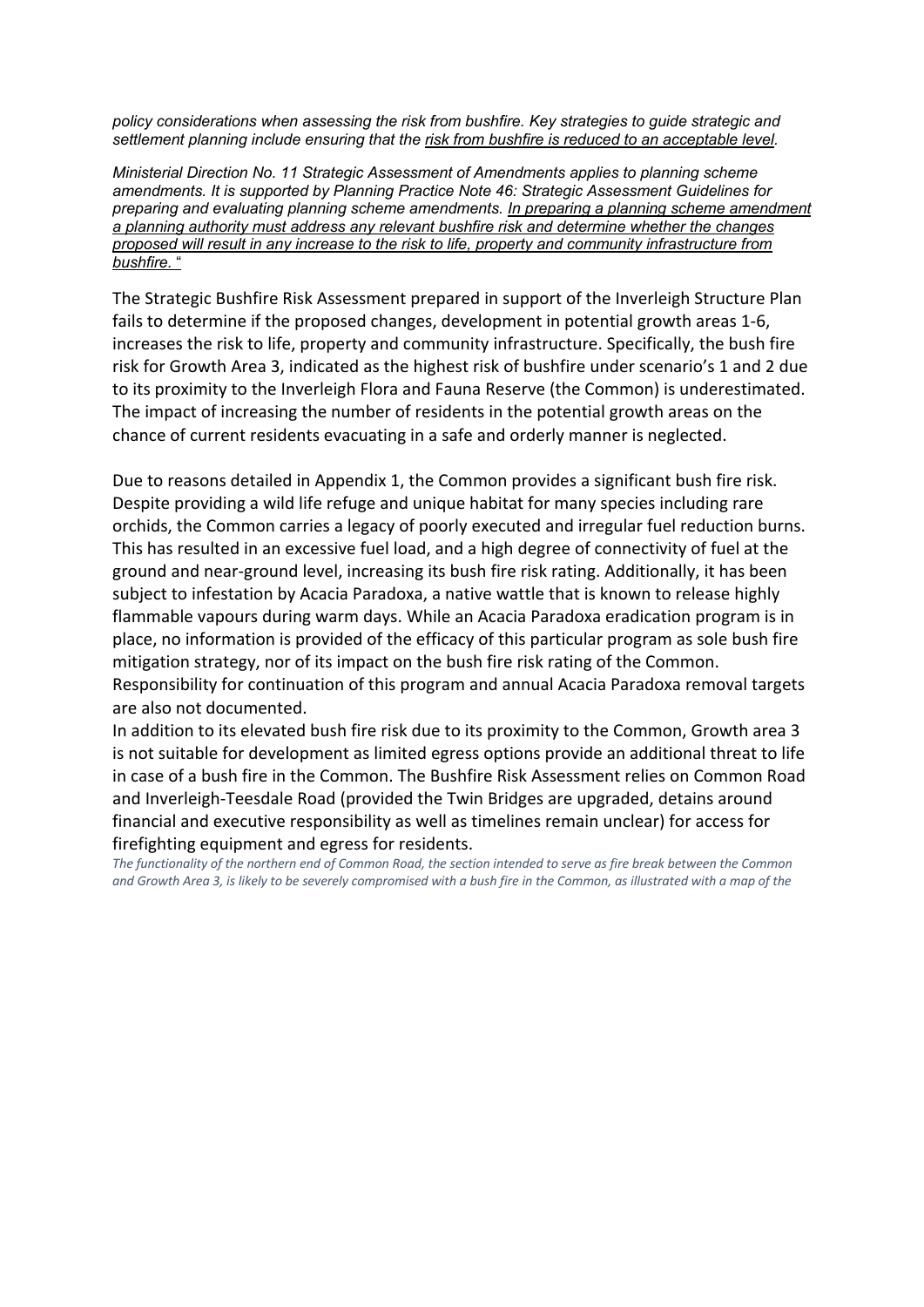

*area with arrows indicating the flow of smoke, ashes and ember under northerly, easterly and north-westerly wind* 



*Figure 2 Map of the Common and Common Road with arrows indicating showing the direction ember, ash and smoke will be sent from the Common in case of a bushfire. Under Northerly and Easterly winds, the north-western part of Common Road will not be usable. With North-Westerly winds, the functionality of Common Road as a whole could be severely compromised due to smoke, ashes and ember.* 

In a scenario of easterly winds, Common Road will be the sole egress for all residents the northern part of Common Road will be filled with smoke and spot fires due to ember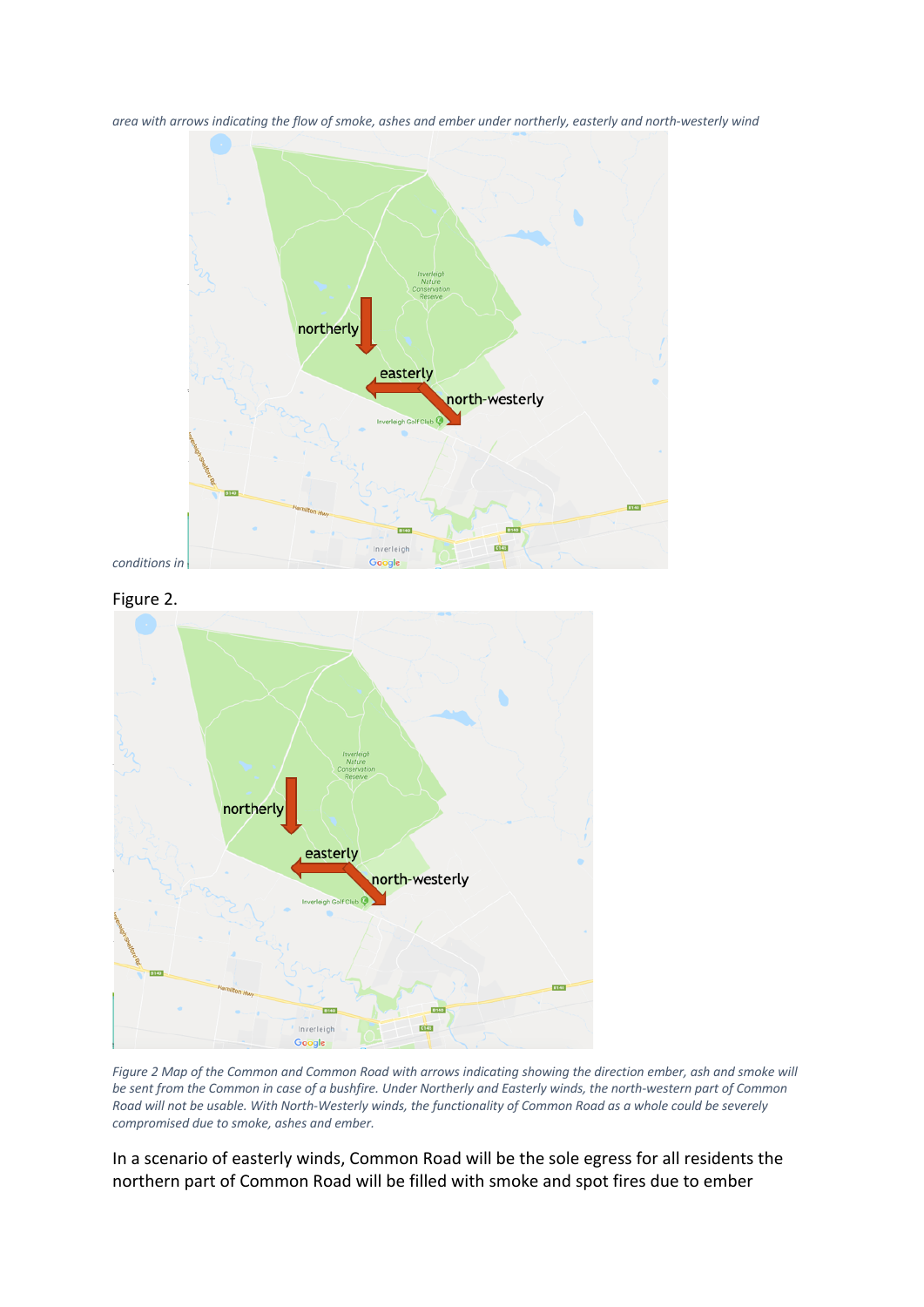attacks. In all bush fire scenarios, Inverleigh-Teesdale road is unlikely to provide a safe egress in the direction of Teesdale, as this will lead through the Common and hence through the fire. Under bush fire conditions with northerly to easterly winds, the section of Inverleigh-Teesdale Road connecting Common Road with The Hamilton Highway across the Twin Bridges will be exposed to smoke and ember attack, and not function as egress. With northwesterly winds, Common Road as a whole will be prone to impose bottlenecks to fleeing residents as smoke, ashes and ember will be blown along the direction of escape. Lastly, the Leigh River prevents residents from Growth Area 3 from escaping on foot. This assessment agrees with the statement made by then councillor Guinane (Bannockburn Shire) that abandoned the development of Growth Area 3 because of the cost of building an additional bridge to allow residents to cross the Leigh river, the only way to provide a safe second egress, were too high. In conclusion, Common Road will be the sole access and egress during a bush fire in the Common for current and new residents. This imposes a significant risk on human life.

Planning Practice Notice 64 (2015) recommends, "*Directing development to the lowest risk locations is the most effective way to prioritise the protection of human life. This should be the key strategy to enhance resilience to bushfire*." The Inverleigh Structure Plan and Amendment 87, however, identify Potential Growth Area 3, for the first stage of development. Moreover, Amendment C87 specifically applies to decreasing the block size to facilitate higher population density, proposing to put more lives at increased risk. Growth area 3 is located in close proximity of the Common, a bush fire risk as documented in the Bushfire Risk Assessment. Growth area 3 will effectively have only one egress in case of a fire in the Common. The worked example provided with Planning Practice Notice 64 (2015) specifically advises to avoid areas with a single access/egress for development (please refer to "The Gully" in the example). This demonstrates that the selection of potential growth area 3 for development starting with the sale of blocks on 256 Common Road as proposed in the amendment not in-line with Victorian Planning Guidelines.

Planning Practice Notice 64 (2015) specifically mentions planners tat "*development pressure may potentially conflict with the bushfire hazard*". It is of particular concern that the proposed 'developer-led' development in Growth Area 3 has put the Golden Plains Council under significant pressure from the developer. This is evidenced in the minutes Ordinary Council Meeting 26 March 2019<sup>3</sup>. Residents attending this meeting witnessed a developer stating "he would walk if the minimum block size would not be decreased from 1 Ha to 1 acre". This suggests significant pressure from the developer on the council in this developerled development. This developer aims to increase the population density in a growth area with recognized high bush fire risk, prioritizing revenue over human life. It is uncertain if the assessments and decisions made by council and shire have made were in the best interest of the Inverleigh population, or of the developer. An enquiry should be made to establish if planning authorities were under pressure from a developer in the preparation of the Inverleigh Structure Plan, its Bush Fire Risk Assessment and Amendment C87. An independent panel should confirm the bush fire risk has been adequately and independently considered and if all potential conflicts of interest have been declared.

<sup>3</sup> www.goldenplain.gov.au/sites/default/files/Council%20Agenda%20260319\_pg1\_62\_0.pdf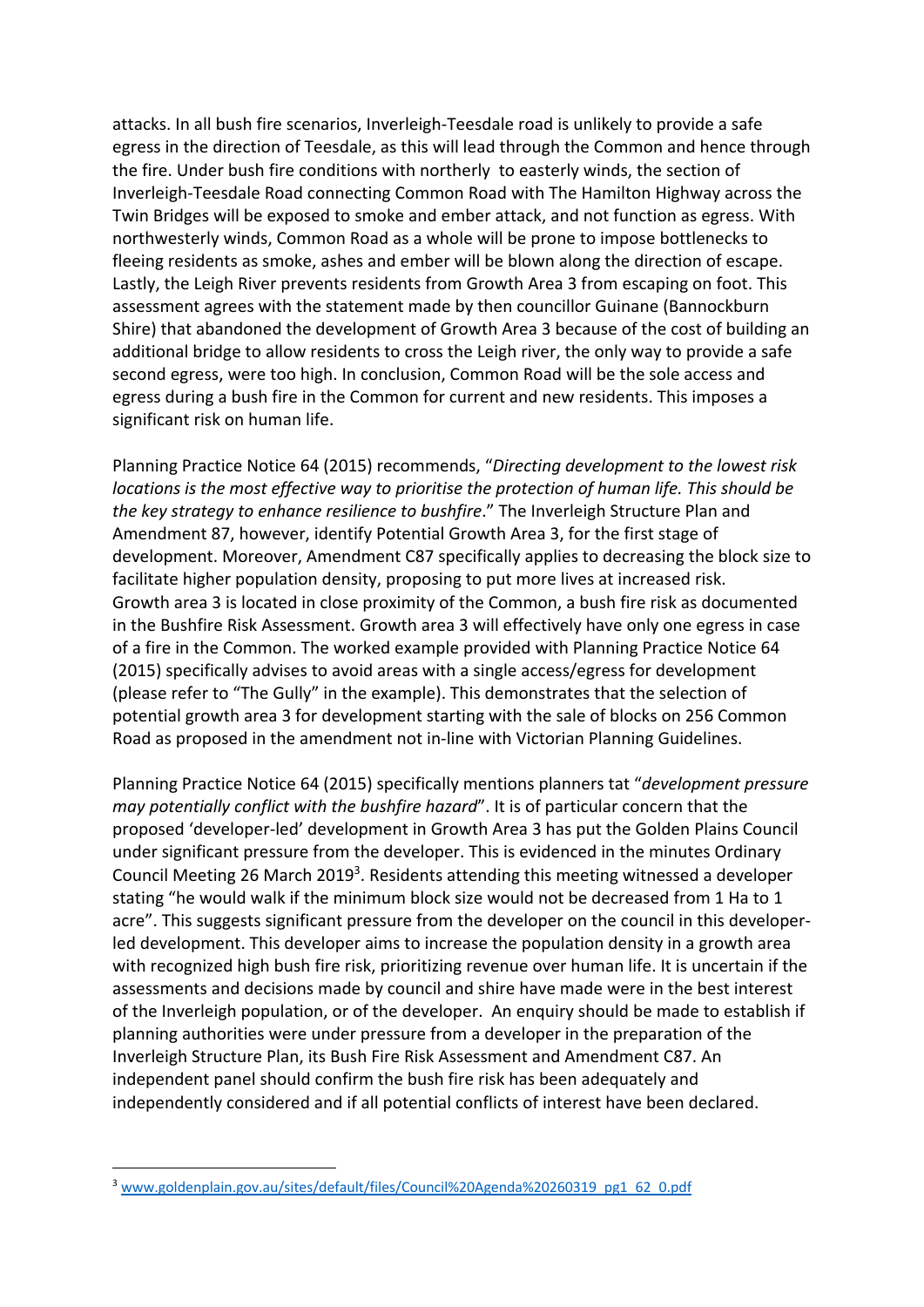#### **Insection 3.2**

Insection 3.2, Landscape Context, the landscape 1 and 5 km around Inverleigh is taken into account. Planning Practice Notice 64 (2015) recommends a significantly larger area, namely to assess landscape factors 1, 10 and 20 km around the assessed area. This part of the risk assessment should be re-done in-line with current guide lines.

The Draft Inverleigh Development Plan is based on the assessment of the fire risk as 'medium', based on the current Victorian Fire Risk Register. This assessment is based on Inverleigh Township, and not specific to the proposed growth areas. The bushfire scenarios presented for the proposed growth areas indicate all areas are at elevated bushfire risk compared with the township. Moreover, the Area 3 is at significantly higher risk due to its position on a hill, proximity to the Common and sole access/egress under most prevailing wind conditions. As such, the assessment of "Medium fire risk" for the Inverleigh township should not be applied to Growth Area 1-6 without considering their individual fire risks. The Bush Fire Risk Assessment underpinning the Inverleigh Structure Plan should be re-done assigning individual bush fire risks for the proposed growth areas rather than applying the bush fire risk assessment for the township to all growth areas. These individual bush fire risk assessments should then be used to prioritize (or abandon) Growth Areas based on an unacceptable risk of loss of human life in the event of a fire.

### **Section 3 Analysis and Evaluation**

Pages 40 and 41 fail to articulate whether the risk for each of the potential growth areas 1-6 has been reduced to an acceptable level. Choices between the growth areas appear not to have been made based on bush fire risk but based on availability of land and interested developers. This contradicts with the guidelines provided in Planning Practice Notice 64 (2015), which emphasizes the priority of protecting of human life over development pressure.

The bushfire risk assessment relies on Common Road as access for firefighting equipment and egress for residents. With the functionality of the northern end of Common Road likely to be compromised in case of a bush fire in the Common Inverleigh-Teesdale road is unlikely to be accessible and safe (Figure 2). Easterly winds make Common Road the sole egress for residents as the escape route over the two ridges will be eliminated. Northerly and northeasterly winds will also invalidate Inverleigh-Teesdale Road as egress. Common Road is unlikely provide access and egress to a fire in the Common. The example in Planning Practice Notice 64 (2015) recommends avoidance of areas with a single

access/egress for development (the gully in the Gumnut example), meaning the selection of potential development area 3 as first area for development on 256 Common Road as proposed in the amendment not in-line with Victorian Planning Guidelines. The risk of compromised access to the alternative escape routes needs to be articulated in section 3.

Considering the Common serves as only egress under severe fire conditions, it is unlikely CFA captains will send fire crews up Common Road during a bush fire in the Common. Sending crews in would not only put the crew at significant risk, the fire trucks would also hinder evacuating residents that are fleeing the fire. In the event of a bush fire in the Common, smoke and ember will further fuel panic, increasing the risk of accidents and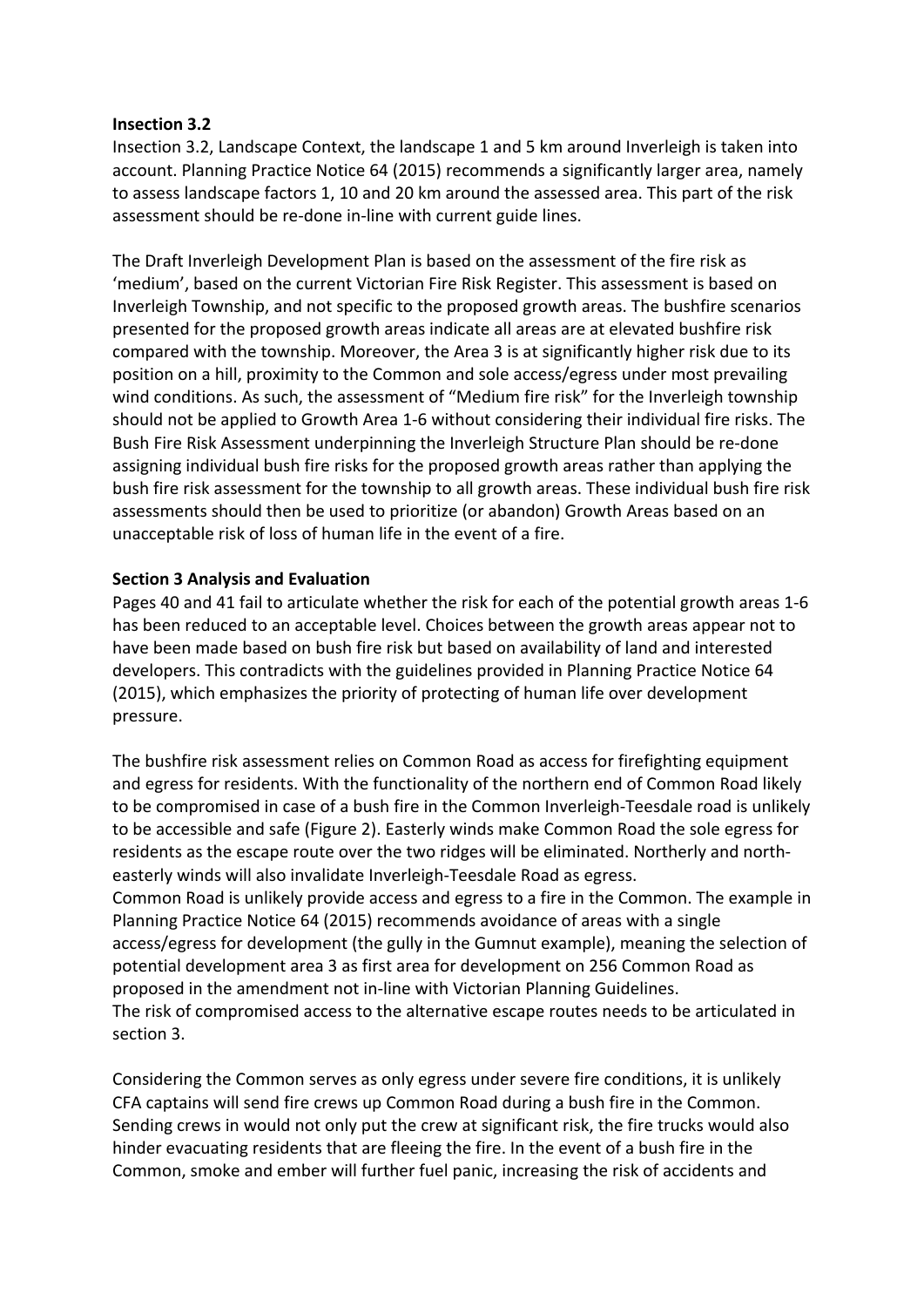hence road blockages, compromising the functionality of Common Road as egress. The assessment the intersection with the Hamilton Highway is the only bottle neck on Common Road is unrealistic, as fallen trees and branches due to ember, spot fires and car accidents from panicked residents leaving their properties all can cause bottlenecks all along Common Road. This risk to human life in case of a bush fire in the Common should be articulated in more depth in Section 3.

Following the development of Mannagum Estate, water pressures along Common Road have dropped. It is not documented in the Bush Fire risk Assesment nor the Structure Plan/Amendment 97 if the water supply can guaranteed with further development in Inverleigh, particularly in growth Area 3. The consequences of this (potentially the reliance on tank water) on defending human life and property should be assessed.

Considering the 2018 Strategic Bushfire Risk Assessment for the Inverleigh Structure Plan is outdated, factually incorrect and does not comply with Planning Practice Notice 64 (2015), the assessment is not valid. This undermines the validity of the Inverleigh Structure Plan. Because of the demonstrated increase in bushfire risk over the past decades, basing the Bush Fire Risk Assessment on outdated data and recommendations resulted will have led to an underestimation of the Bush Fire Risk. The Strategic Bushfire Risk Assessment underpinning the Inverleigh Structure Plan should be re-done following recommendations articulated in Appendix 3 in Planning Practice Notice 64 (2015). In particular, the decision for intensification of development of areas where the risk to life, property and community infrastructure cannot be managed, hence Growth Area 3, should be revisited. Infrastructure and other requirements to mitigate the bush fire risk should be clearly detailed in the new bush fire risk assessment. After this, the Inverleigh Structure Plan needs to be adjusted to incorporate recommendations from the Bush Fire Risk Assessment, including clearly articulated responsibilities between the developer, Golden Plains Shire, PV DELWP and other parties, financial management strategies and enforceable timelines. Only then, new developments can be considered, making Amendment C87 premature and inappropriate.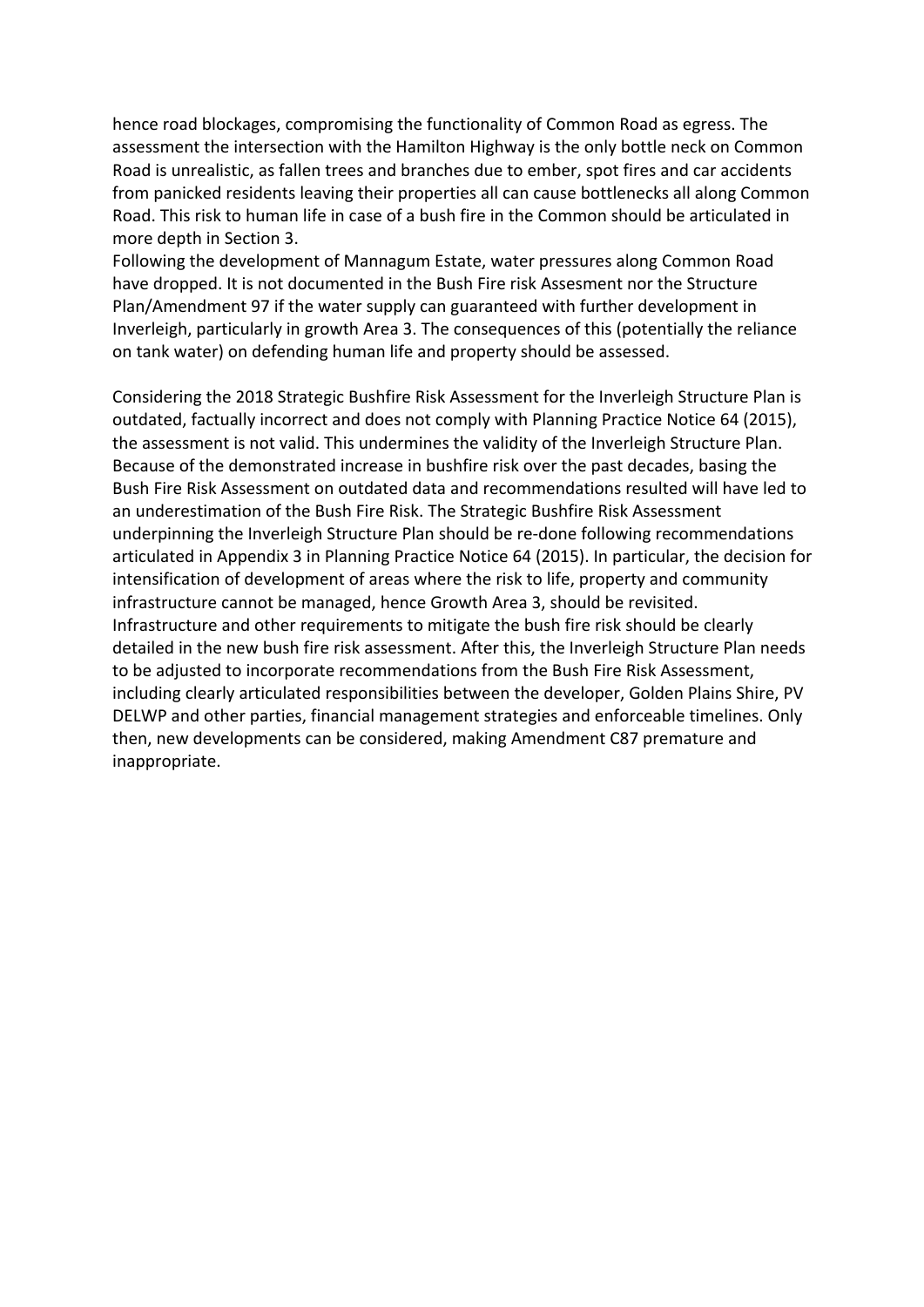### APPENDIX 1 BUSHFIRE RISK IN THE COMMON

## **Fire risk in The Common - Inverleigh Flora and Fauna Reserve**

The Fire Risk in the Inverleigh Flora and Fauna Reserve is managed by DELWP/PV, with fuel reduction burns conducted in 2006, 2009, 2010 and 2015. Mistakes made during the 2009 fuel reduction burn left a legacy of dead, dry timber. With the exception of the 2009 burn which covered approximately 13% of the reserve, other burns covered <5% of the area. The 2009 Victorian Bushfire Royal Commission Report proposes an annual rolling target of a minimum of 5 % of public land (2009 Victorian Bushfire Royal Commission Report, Final Report Summary). This minimum of 5% is conservative, and below the scientifically determined effective fuel reduction burning of 10-15% (Packham, 2010, Some observations on the effectiveness of fuel reduction burning in Southern Australia). The importance of fuel management also underpins the residual risk assessment done for the West Central district by DELWP<sup>4</sup>. The sparse fuel reduction burns up to 2015, followed by its abandoning, illustrate that the management of the Common has fallen short of the recommended fuel reduction burn targets, and hence fails to consider protecting human life at the highest priority. Taking the risk prediction information provided by DELWP, this lack in fuel removal will have significantly increased the fire risk<sup>4</sup>.

The Strategic Bushfire Risk Assessment underpinning the Inverleigh Structure Plan fails to indicate fuel reduction burns are significantly behind target. The Safer Together website indicates the rapid increase in bushfire risk when fuel is not removed, as well as the time it takes before this risk drops again<sup>4</sup>. Considering the backlog in adequate management in the Common since the highest recorded Victorian bushfire risks in the mid-2000's, the risk imposed by the Common on the Inverleigh Community, in particular those living along Common Road, can be expected to be above the Victorian average. The Strategic Bushfire Risk Assessment also does not mention the elevated fuel load as a legacy of the 2009 fuel reduction burn as an additional risk. It also does not incorporate this shortfall in assessing the fire risk, which is merely based on a historic assessment of the Inverleigh township.

Considering the high level of connectivity of fuel at ground and near ground level, the bush fire risk of the Common should have been rates as extreme. Combined with, under prevalent bush fire conditions, only a single access/egress (Common Road) and poorly maintained tracks inside the reserve, the likelihood the CFA commander will decide against a crew to the Common in case of a bush fire. Poor maintenance of the Common has put life and property at risk.

### **Acacia Paradoxa**

The Common contains Acacia Paradoxa, a native plant that has been on the noxious weed register. This yellow flowering shrub contains oils with a flash point at 35°C, 14° below that of eucalyptus. Its presence elevates the bush fire risk, particularly under extreme weather

<sup>4</sup> https://www.safertogether.vic.gov.au/landscapes/west-central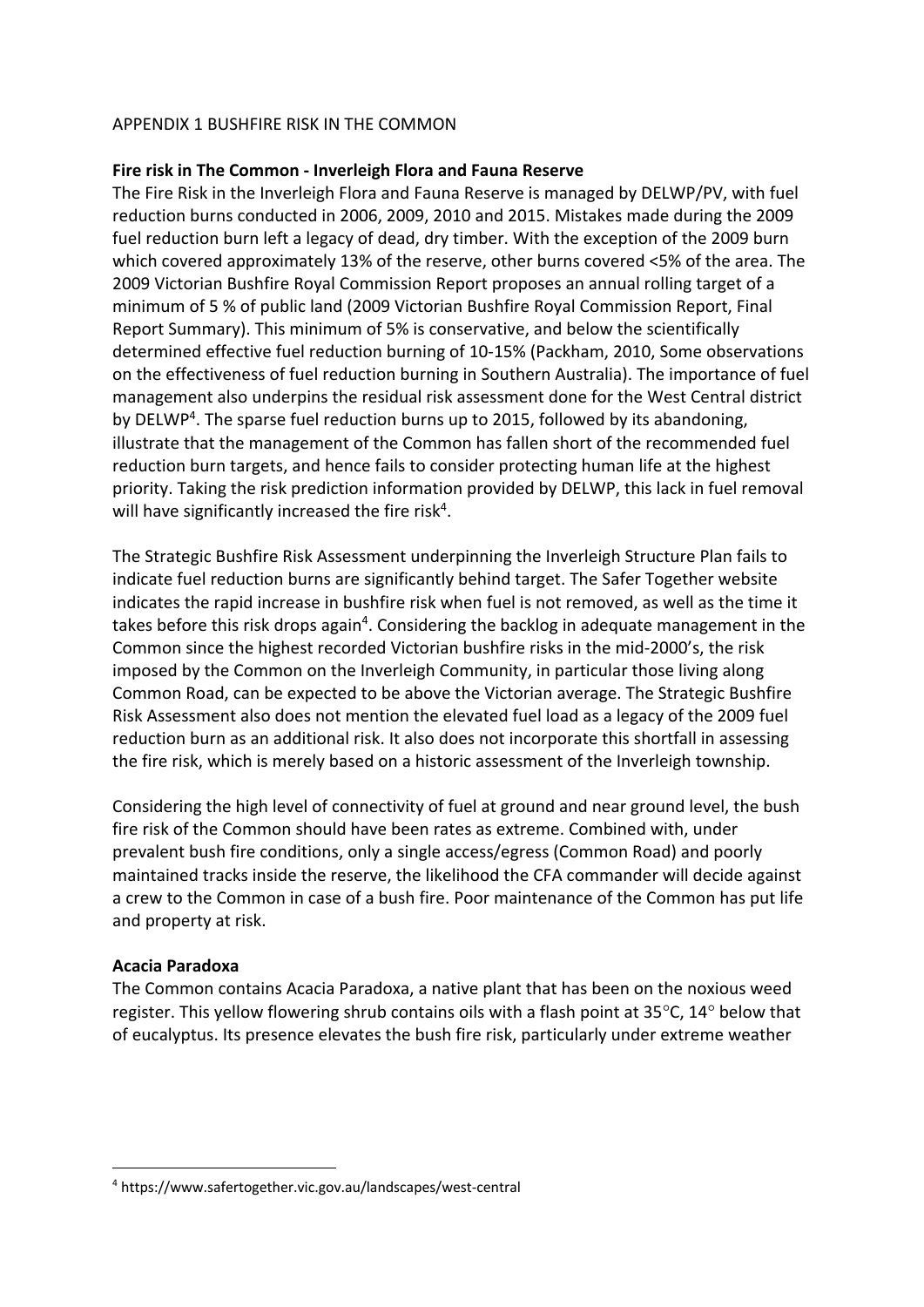conditions 5, 6 . The Bush Fire Risk Assessment reports that since 2015, fuel reduction burns in the Common were replaced by selective removal of Acacia Paradoxa. No details are provided on the amount of Acacia paradoxa removed (as tonnage and % of estimated total). Its capacity to regrow or future removal targets and corresponding responsibility are also not included in the Bush Fire Risk Assessment nor the structure plan/amendment C87. The efficacy of selective removal of bushfire prone Acacia Paradoxa as sole bush fire risk mitigation strategy is not reported. Searches in the public domain and scientific literature (scopus search conducted on 17/9/2019, Acacia Paradoxa management provides 7 hits, none in relation with bushfire management) also failed to reveal any evidence that removal of Acacia Paradoxa is a bush fire mitigation risk. Documents agree Acacia Paradoxa should be avoided in a bush fire resilient gardens (see for example  $^7$ ,  $^8$ ) and that removal is the best Acacia Paradoxa management strategy<sup>9</sup>.

Concerns remain that the selective removal of Acacia Paradoxa alone does not remove the large amount surface and near-surface fuel originating from the dead trees and other shrubs throughout the Common. The high level of connectivity of the dry, near surface fuel makes this an extreme fire hazard (Overall fuel assessment guide, Department of Sustainable Development and Environment, 2010). The removal of Acacia Paradoxa as bush fire mitigation risk as proposed in the Bush Fire Risk Assessment underpinning the Inverleigh Structure Plan is therefore not valid, undermining the technical validity of the document.

### **Track Maintenance**

The Strategic Bushfire Risk Assessment indicated that the tracks in the Common are well maintained to provide access. The condition of the tracks in the Common is poor due to sparse maintenance. Parts of the Eastern and Old Teesdale tracks are eroded with >40 cm deep holes, making accessible with 4WD vehicles impossible, let alone fire trucks. These tracks will complicate effective bush fire management in the likely event of a fire in the Common.

#### **Climate change**

Despite the *State Bushfire Plan 2014* conclusion that "the bushfire risk in Victoria is increasing", the Inverleigh Structure Plan and Amendment C87 fail to include measures to counteract this increasing risk. With climate change, the number of extreme weather events is expected to increase, as already evidenced by the increase in days with temperature over 35 °C per year, with a 10-year average in 2007, and 11 and 14 days recorded in 2018 and 2019 (until September) respectively. Lightening is the major cause of bush fire, and considering

<sup>5</sup> The Effects of Alien Shrub Invasions on Vegetation Structure and Fire Behaviour in South African Fynbos Shrublands: A Simulation Study B. W. van Wilgen and D. M. Richardson *Journal of Applied Ecology* Vol. 22, No. 3 (Dec., 1985), pp. 955-966

<sup>6</sup> Evaluating the invasiveness of Acacia paradoxa in South Africa, South African Journal of Botany 75, 3, 2009, Pages 485-496 R.D.Zenni J.R.U.Wilson J.J.Le Roux D.M.Richardson https://doi.org/10.1016/j.sajb.2009.04.001 <sup>7</sup> *https://www.surfcoast.vic.gov.au › 03-community › emergencies-and-safety*

<sup>8</sup> *https://www.naturalresources.sa.gov.au › files › sharedassets › botanic\_gardens*

<sup>&</sup>lt;sup>9</sup> Moore, J. L., Runge, M. C., Webber, B. L. and Wilson, J. R. (2011), Contain or eradicate? Optimizing the management goal for Australian acacia invasions in the face of uncertainty. Diversity and Distributions, 17: 1047-1059. doi:10.1111/j.1472-4642.2011.00809.x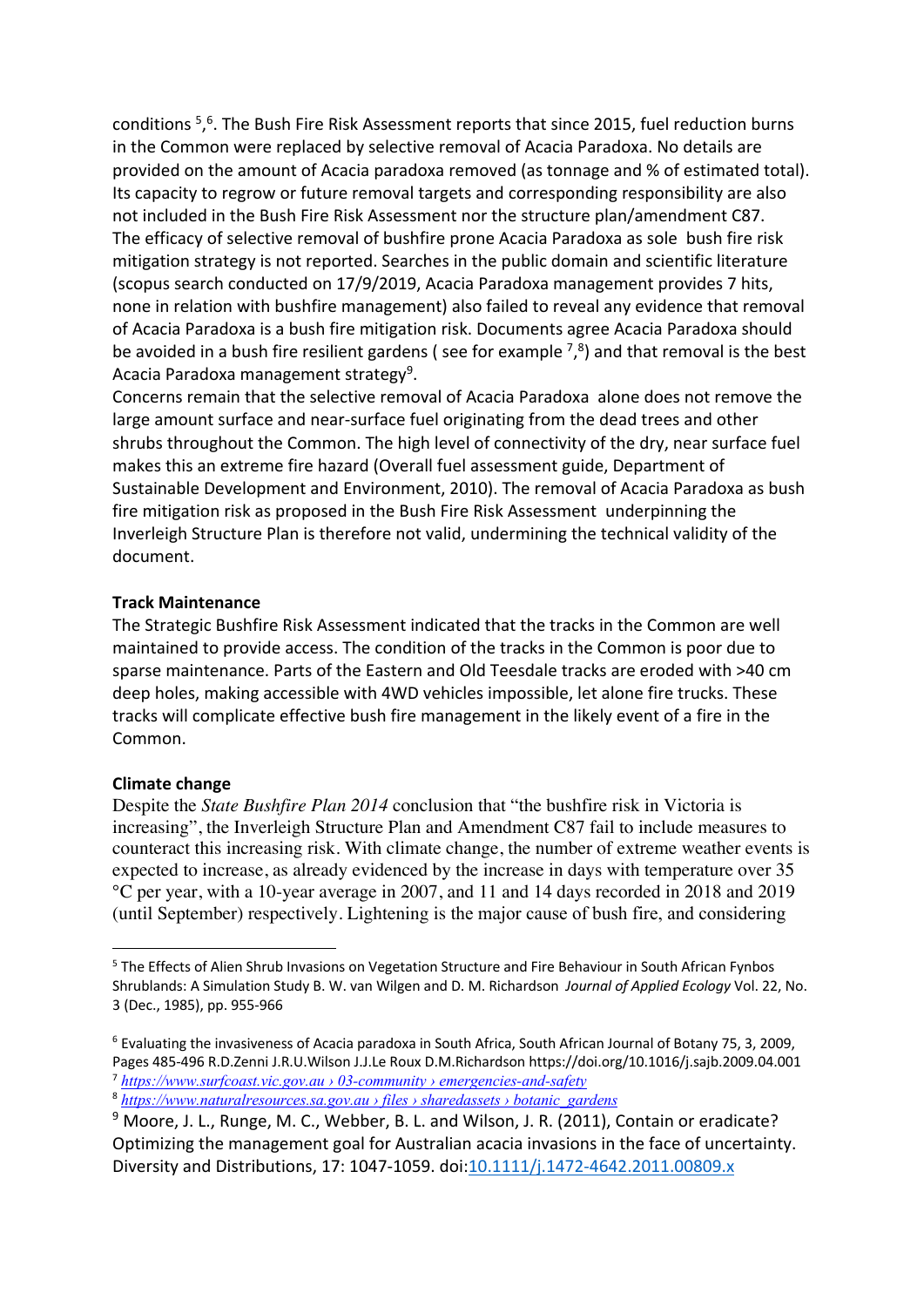historic data shows a bush fire in the Common was caused by lightening, highly relevant to the bushfire risk. With global warming, the frequency of thunder storms is decreasing but 25% more of the strongest storms can be expected, accompanied with a 5% increase in lightning<sup>10</sup>. This risk is not mentioned in the Bushfire Risk assessment.

#### **Population Density**

Amendment 87 proposes the decrease of the minimum block size to 1 acre, effectively increasing population density. This contradicts information discussed for Amendment 74, where limiting the size to 1 to 2 hectares is used to reduce the extent of population growth that might be exposed to bushfire risk  $^{11}$  Considering the bush fire risk imposed by the Common, development of Potential growth area 3 should be reconsidered, in line with Golden Plains rulings for other development areas.

### **Egress**

Common Road and Inverleigh Teesdale Road are marked as egress in the event of a bushfire in the Common. Inverleigh-Teesdale road is unlikely to provide a safe egress towards Teesdale, as this will lead through the Common and hence through the fire. In a scenario of easterly winds, the north-westen part of Common Road will be filled with smoke and spot fires due to ember attacks. Under bush fire conditions with northerly and north-easterly winds, the section of Inverleigh-Teesdale Road connecting Common Road with The Hamilton Highway across the Twin Bridges will be exposed to smoke and ember attack, and will not function as egress. With the likely scenario of north westerly winds, the functionality of whole of Common Road is in doubt as ember, ash and smoke are likely to travel down Common Road towards the Hamilton Highway. These scenarios are depicted in Figure 3. This means that under the most likely bush fire scenarios, Common Road will be the sole egress for all residents. This is a serious risk and lives are likely to be lost, particularly if a bottleneck forms anywhere on Common due to fallen branches/trees, smoke or accidents due to panicking residents evacuating. The risk of incidents during evacuation increases rapidly with the number of cars evacuating, arguing against the proposed high-density residential development in growth area 3. The risk to life and property as a result of Common Road as sole egress, nor bottlenecks caused by ember attacks, fallen trees or panicking residents are not articulated in the Strategic Bush Fire Assessment.

<sup>10</sup> https://www.giss.nasa.gov/research/briefs/delgenio\_07/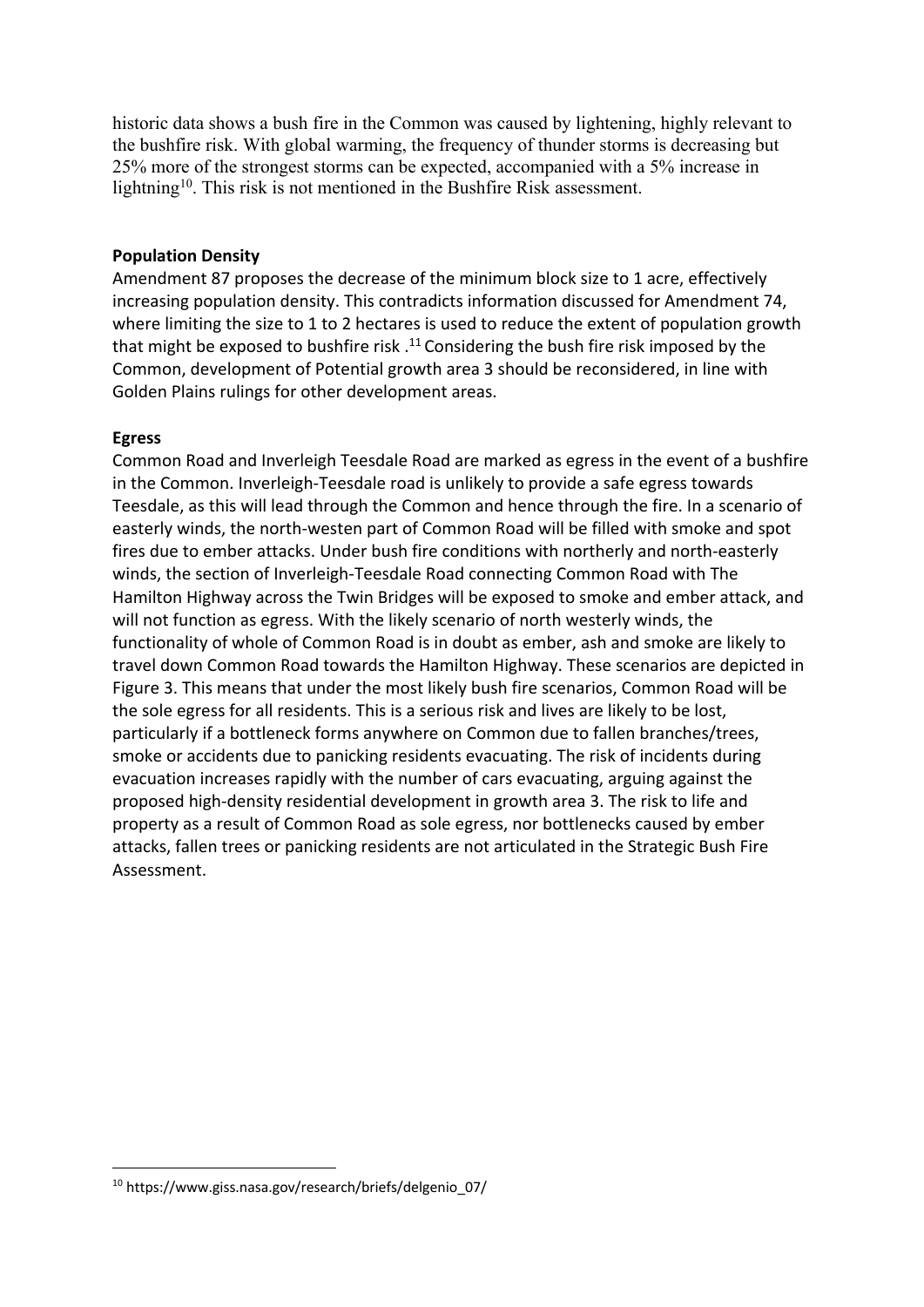

*Figure 3 Map of the Common and Common Road with arrows indicating showing the direction ember, ash and smoke will be sent from the Common in case of a bushfire. Under Northerly and Easterly winds, the north-western part of Common Road will not be usable. With North-Westerly winds, the functionality of Common Road as a whole could be severely compromised due to smoke, ashes and ember.* 

The proposed development will increase the number of residents evacuating through Common Road (more than double). These residents will first have to flee into the bush fire affected area at the northern end of Common Road, which is intended to serve as fire break, and use this to connect with the rest of Common Road as egress. This decision. appears to put human life at risk and conflicts with planning and development policies including Victorian Planning Practice Note 64.

# **No Refuge in Inverleigh**

The Strategic Bushfire Risk Assessment fails to mention there is no shelter/refuge in Inverleigh. Additionally, documents provided by Golden Plains Shire suggest there is a safe refuge $11$ . The current CFA advise for Inverleigh residents to travel down the Hamilton Highway to Geelong because 'there are NO designated Neighbourhood Safer Places – Places of Last Resort at Inverleigh" 12.

It is unclear if the Hamilton Highway will allow for safe and orderly evacuation, particularly under poor visibility conditions. Additionally, no provisions are made in Amendment C87 for the development of a refuge in Inverleigh to minimize the reliance on the Hamilton Highway in the event of a bush fire. The panel discussions in Amendment  $74^{11}$  discuss access to a near and safe refuge as elemental to rezoning that area as residential". If it would have been known that safe access was not available to a safe refuge within close proximity to the site, the Panel may have had a very different conclusion regarding the Amendment."  $^{11}$  This makes availability of a refuge quintessential for Growth area 3 as proposed in Amendment

<sup>11</sup> https://www.goldenplains.vic.gov.au/sites/default/files/Golden%20Plains%20C74%20Panel%20Report.pdf

<sup>12</sup> https://cfaonline.cfa.vic.gov.au/mycfa/Show?pageId=publicDisplayDoc&fname=2017/CIG-BSW-Inverleigh-3\_00\_78605.pdf